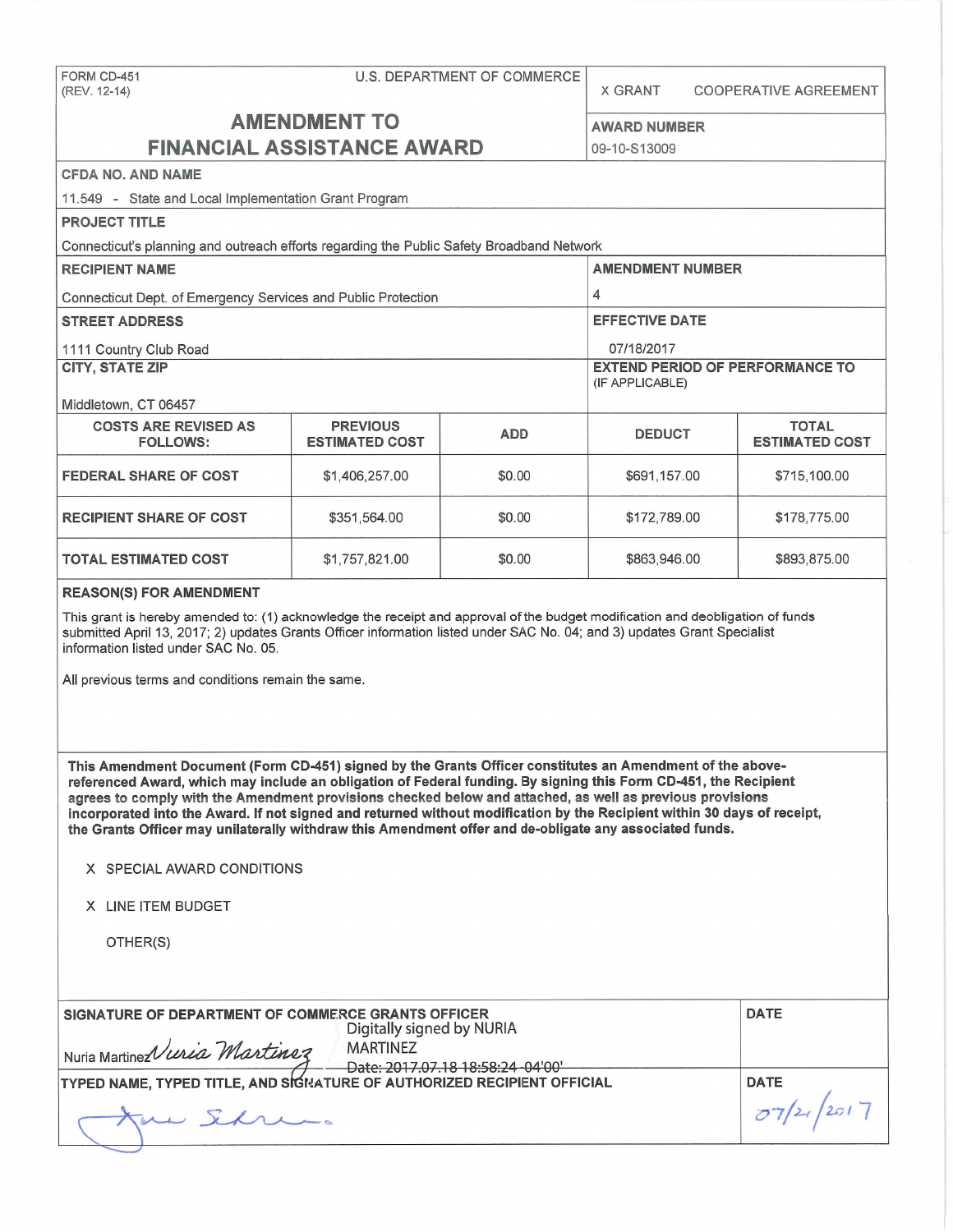Award Number: 09-10-S13009, Amendment Number4 Federal Program Officer: Michael Dame Requisition Number: 17002 Employer Identification Number: 066000798 Dun & Bradstreet No: 171880859 Recipient ID: 1113159 Requestor ID: 1113159

#### **Award ACCS Information**

| <b>Bureau</b><br>Code | <b>FCFY</b> | <b>Project-Task</b> | <b>Org Code</b>        | <b>Obi Class</b> | <b>Obligation Amount</b> |
|-----------------------|-------------|---------------------|------------------------|------------------|--------------------------|
|                       | 2013        | 8150000-000         | 11-00-0000-00-00-00-00 | 41-19-00-00      | \$-691.157.00            |

#### **Award Contact Information**

| <b>Contact Name</b>   | <b>Contact Type</b> | <b>Email</b>             | <b>Phone</b> |
|-----------------------|---------------------|--------------------------|--------------|
| Mr. William Hackett   | Administrative      | William.J.Hackett@ct.gov | 8602560801   |
| Mr. Bernard O'Donnell | Technical           | Bernard.odonnell@ct.gov  | 8606858146   |

#### **NIST Grants Officer:**

Nuria Martinez 100 Bureau Drive, MS 1650 Gaithersburg, MD 20899-1650 (301) 975-6215

#### **NIST Grants Specialist:**

Samantha Wigglesworth 100 Bureau Drive, MS 1650 Gaithersburg, MD 20899-1650 (301) 975-4166